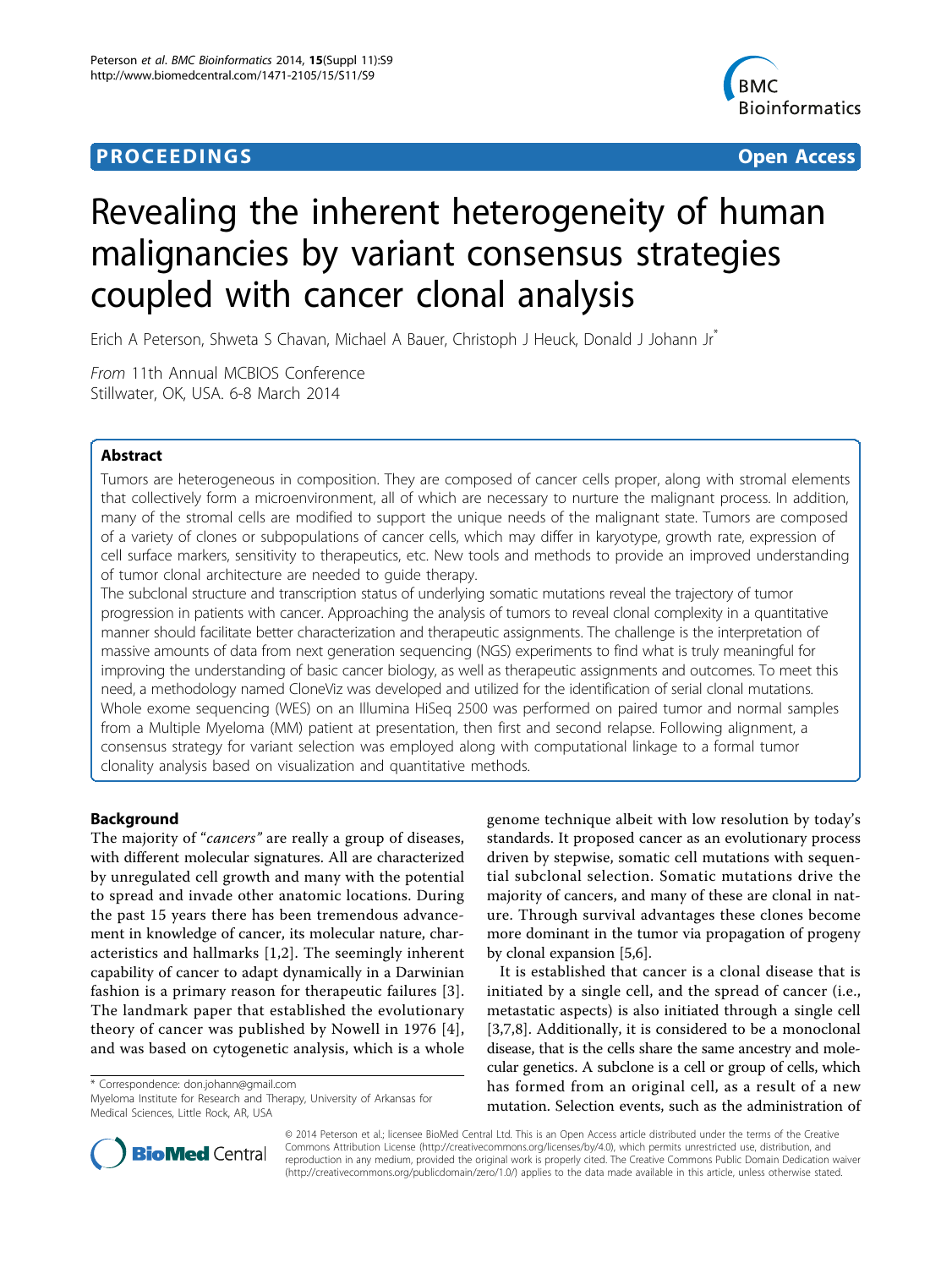chemotherapy, will kill off some cells and may create mutations in others, conferring resistance to that selection event and a survival advantage. As the clones continue to evolve with new mutations the survival benefits are disseminated among progeny. Many cancers including MM are difficult to cure and treat due to clonal evolution [\[3,9](#page-7-0),[10](#page-7-0)]. Perhaps further clonal analysis will provide insights towards therapeutic relapse, resistance, and failure.

MM is an incurable cancer of the bone marrow and is characterized by a malignant proliferation of plasma cells [[11,12](#page-7-0)]. Definitive therapies for MM may involve a variety of drugs and approaches and includes two new classes of medications namely, proteasome inhibitors and the immunomodultory drugs (IMiDs) [[13,14](#page-7-0)]. Other approaches include autologous tandem transplant [[15](#page-7-0)] and combination chemotherapy. Patient survival has significantly improved over the past 10-15 years but outcomes still vary significantly [[16](#page-7-0)]. An explanation concerning this variation is tumor heterogeneity [[17\]](#page-7-0). Recent genomic sequencing studies have identified somatic mutations in well characterized oncogenes (e.g., NRAS, KRAS) as well as a complex genetic landscape with extensive clonal heterogeneity that serves to limit clinical and scientific utility [\[18](#page-7-0),[19\]](#page-7-0). Thus, MM provides a good model for the study of heterogeneity and cancer progression using clonal analysis approaches [\[17,20,21](#page-7-0)].

Over time the genetic composition of a tumor may change with different subclones becoming dominant or disappearing. These may occur thru natural selection events due to cell intrinsic or microenvironmental factors [\[22](#page-7-0)], or thru selection by therapy. It has been shown that relapse clones were often present via minor subpopulations at diagnosis [[23\]](#page-7-0). Thus, low coverage in the sequencing experiment can also result in missing minor subclones. In this study involving MM clones, what is consistently seen in all time periods is a RAS gene family activation (NRAS, KRAS). This provides an oncogenic signal to the mitogen activated protein kinase (MAPK) pathway leading to uncontrolled cellular growth and survival of that MM clone.

Understanding why tumors progress, especially following what is known to be definitive therapy, is a critical area of research in cancer biology. In this study, the clonal dynamics of a single patient with MM are illustrated by examining three purified bone marrow aspirate samples. Samples were obtained at disease presentation, then first and second relapse. Importantly, a novel bioinformatic approach (toolbox) was developed, which allows for the visualization, quantitation and analysis of the variant/ mutational dynamics and evolution from WES experimental data. The methodology named CloneViz is independent of any cancer type and consists of a suite of computational techniques and analytic methods. MM is used as an illustrated example because of its inherent heterogeneity. Subpopulations of mutations that evolve over time are analyzed. The novelty of the approach concerns the breakdown and analysis of complex WES data sets, deriving a quantitative scrutiny of clonality including aggregate measures, as well as providing a series of interactive visualization techniques, which allow the user/scientist to explore and dissect the clonal dynamics of the experimental datasets.

#### Methods

#### Sample descriptions and library preparation

Bone marrow aspirates and the peripheral blood sample were collected at the University of Arkansas for Medical Sciences (UAMS), Myeloma Institute for Research and Therapy (MIRT), from a single patient diagnosed with MM. The sample collection protocol was approved by the UAMS Institutional Review Board (IRB). Plasma cells from bone marrow aspirate samples were enriched by anti-CD 138 immuno-magnetic bead selection in a central laboratory as previously described [\[24](#page-7-0)]. CD-138 is a marker for a malignant plasma cell, and for all samples used in this study the degree of CD-138 purification was  $\sim$ 95%. The patient's three bone marrow aspirates were obtained at initial presentation (year 2003), first relapse (year 2010) and second relapse (year 2014). Germ line material was obtained from the buffy coat, following density gradient centrifugation of a peripheral blood sample (year 2014). To ensure the absence of plasma cells, buffy coat material was also examined by flow cytometry.

All samples were processed in an identical manner. Whole exome capture libraries were constructed from 100 ng of tumor and normal DNA after shearing, end repair, phosphorylation, and ligation to bar coded sequencing adaptors. DNA was fragmented by the S220 focused-ultrasonicator (Covaris), using a standard protocol for a target bp of 300. DNA was size selected for lengths between ~250 - 330 bp and subjected to exonic hybrid capture using SeqCap EZ Exome + UTR Library (NimbleGen, Roche). Samples were multiplexed and sequenced on an Illumina HiSeq 2500 using the rapid run mode (paired-end 101 bp reads) to an average depth of coverage of 100x, for tumor and normal respectively.

## Whole exome sequencing (WES) data analysis and alignment

Generation of FASTQ files was performed via CASAVA v1.8.2 [\(http://support.illumina.com/sequencing/sequen](http://support.illumina.com/sequencing/sequencing_software/casava.html)[cing\\_software/casava.html\)](http://support.illumina.com/sequencing/sequencing_software/casava.html). Reads were analyzed and quality checked using FastQC ([http://www.bioinformatics.](http://www.bioinformatics.babraham.ac.uk/projects/fastqc/) [babraham.ac.uk/projects/fastqc/](http://www.bioinformatics.babraham.ac.uk/projects/fastqc/)). Based on the quality reports, it was decided to trim the last nine bases from each read, using Trimmomatic v0.30 [[25\]](#page-7-0). Paired end reads were aligned to the human genome (GRCh37) by a hybrid approach that utilizes BWA v0.6.2 [[26](#page-7-0)] and Stampy v.1.0.22 [[27\]](#page-7-0). Duplicate reads were marked using Picard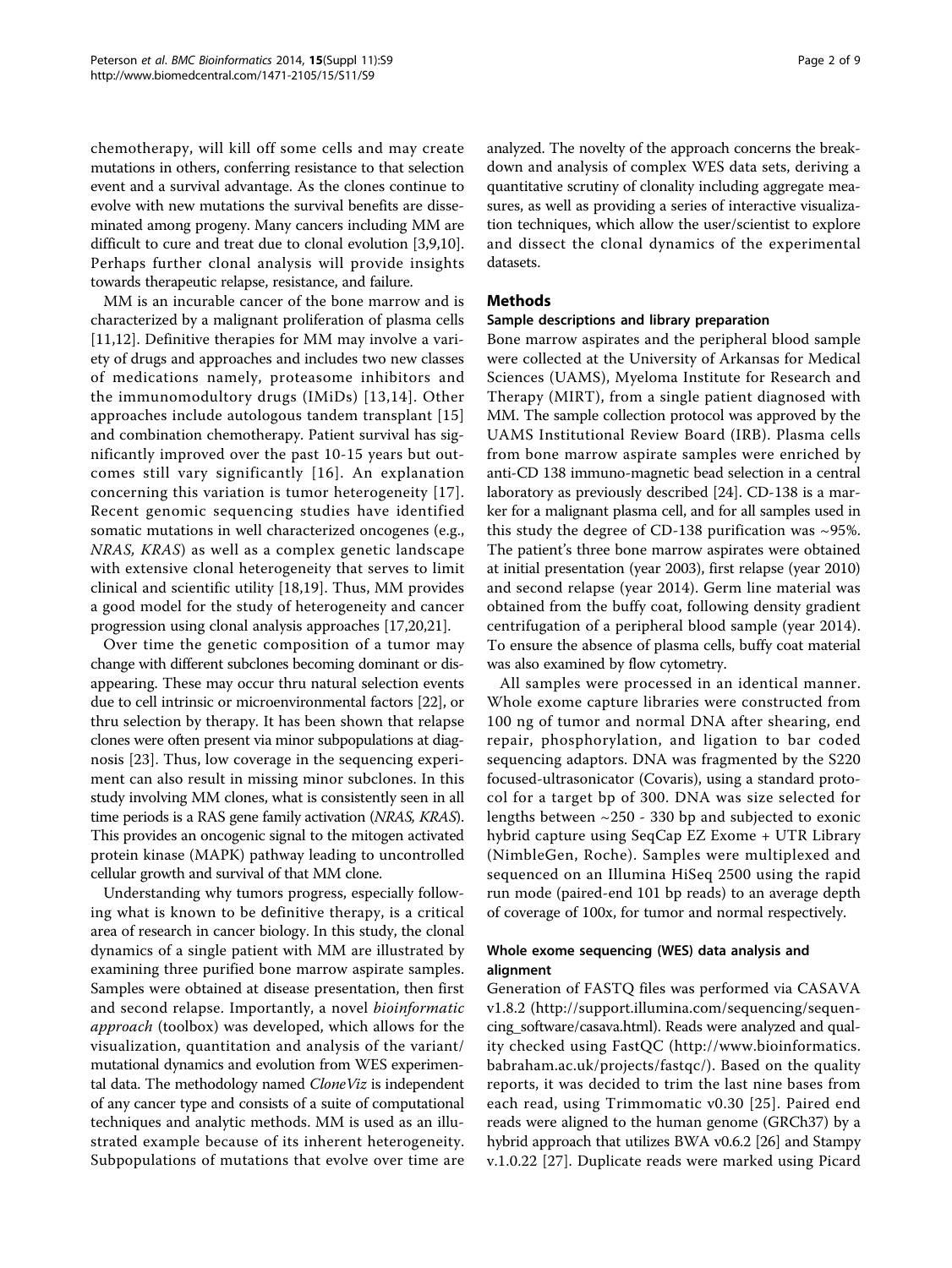tools v1.79 [\(http://picard.sourceforge.net\)](http://picard.sourceforge.net). Sequence recalibration and local realignment were performed using GATK v2.6-4 [[28](#page-7-0)]. Single nucleotide variant (SNV) calling was performed by Strelka v1.0.10 [\[29](#page-7-0)], MuTect v1.1.4 [[30](#page-7-0)], and VarScan2 v2.3.6 [\[31](#page-7-0)]. Small insertions and deletions (InDels) were called by Strelka and VarScan2. SnpEff v3.5 [[32](#page-7-0)] was used to functionally annotate all variants. Further filtering of variants and comparisons between samples were performed using custom code written in T-SQL, C#, Perl and R.

Consensus approaches have been used in machine learning to combine findings across multiple methods so that the final rendering of data provides more robust results [[33](#page-7-0)]. This concept was applied to the variant discovery pipeline. Custom software was developed to perform a consensus analysis, utilizing a variety of set-based techniques acting on SNVs and InDels identified by different methods. Consensus SNV analysis processed outputs of Strelka, MuTect, and VarScan2 and also acted on the InDels reported by Strelka and VarScan2. This scrutiny was performed at the level of the variant call frequency (VCF) files, followed by annotation analysis with SnpEff.

The abundance of a variant was determined by computing the product of the variant allelic frequency (VAF), depth (DP) and copy number (CN) [\[34\]](#page-7-0). The VAF was determined by dividing the total reads for the variant (TRV) by the sum of the total reads for the variant (TRV) plus total reads for the reference (TRR). Copy number data was derived using ExomeCNV v1.4 [\[35\]](#page-7-0). The selection and retention of variants were based on the following filtering parameters: i) VAF  $\geq$  10%, and ii) 40  $\leq$  DP  $\leq$  250. A manual evaluation of the read alignments using the Integrative Genomics Viewer (IGV) v2.3.32 was also performed [\[36](#page-7-0)]. At times a second selection of variants utilized an intersection against a key gene (KG) list. The KG group was constructed from the following public sources: i) known drivers and cancer predisposition genes cited in Vogelstein, et. al. [[7\]](#page-7-0), ii) Foundation One Heme™ Genes [\(http://foun](http://foundationone.com/genelist2.php)[dationone.com/genelist2.php](http://foundationone.com/genelist2.php)) and, iii) the MD Anderson listing of human DNA repair genes [[37](#page-7-0)].

To quantify clonal diversity in the serial samples of MM diversity measures from ecology were adapted [[38\]](#page-7-0). Each sample is not a single organism/species, but rather consists of thousands of cells from a purified bone marrow aspirate. A particular variant constitutes a molecular species and the abundance is the product of  $VAF * DP * CN$ . The number of clones in a neoplasm is a simple measure of diversity. Ecological measures of diversity typically integrate both the number and abundance of clones [[38](#page-7-0)]. The Shannon diversity index (SDI) [[39](#page-7-0)] is

$$
SDI = -\sum_{i}^{N} p(i)ln(p(i))
$$

Page 3 of 9

where  $p(i)$  is the frequency of clone *i* in the neoplasm. The SDI assigns a single quantitative value based on the number of different mutants in the cancer sample, as well as, how evenly distributed each mutant is among the entire group. The SDI value will increase when the number of distinct mutants increases and also when the evenness among the mutants increases [[38\]](#page-7-0). There are other diversity measures (e.g., Simpson's index) but, the Shannon diversity index is preferable because it is not dominated by the most frequent clone, and it has been utilized in previous studies of cancer [\[40,41](#page-7-0)].

#### Results and discussion

The clonal dynamics of a single patient with MM is illustrated in this study through the analysis of three purified bone marrow aspirates obtained at presentation, then first and second relapses. A bioinformatic approach named CloneViz has been developed to visualize and quantitate the mutational dynamics and evolution of WES data. It has been shown that there is an intraclonal heterogeneity at the level of SNVs (Single Nucleotide Variants) in MM [[34](#page-7-0)]. Clonal analysis has been advocated as a means to study the genetic heterogeneity and branching Darwinian trajectories in cancer [[42](#page-7-0)]. Visualization approaches were developed to provide a "global view" of all mutational events. Unless otherwise stated, all graphics and visualizations in this study were generated by CloneViz.

Additional file [1](#page-6-0) displays a genomic mutational overview of the three experiments. A corresponds to the Presentation sample, **B** to *Relapse* #1 and **C** to *Relapse* #2. These provide a general view of the inherent mutational events on a chromosomal basis. The x-axis contains an ordered list of chromosomes (1-22, X, Y), each sized by the number of base pairs (bp) it contains. The y-axis is ordered by variant allele frequency (VAF), with color scale indicating sequence depth. Each variant is a point in the plot. Additional file [2](#page-6-0) provides the genomic mutational overview in a tabular format. Variant counts are tallied and grouped by chromosome across the three experiments.

Additional file [3](#page-6-0) shows two paired scatter plots involving the three samples. Plot A displays the Presentation on the x-axis versus Relapse #1 on y-axis. A color assignment is used to discriminate paired variants (blue) from individual (green for Presentation, and red for Relapse #1). Note, overlays result in darker colors. Both the  $\times$  and y-axes are based on VAF. Plot B uses the same conventions. These plots also provide an overall sense of the mutational landscape; in this case, what is shared and different between the three samples. Generally, observed are a significant portion of shared mutations but also a fair number of differences.

CloneViz contains interactive tools, but more importantly is a bioinformatic approach, with a variety of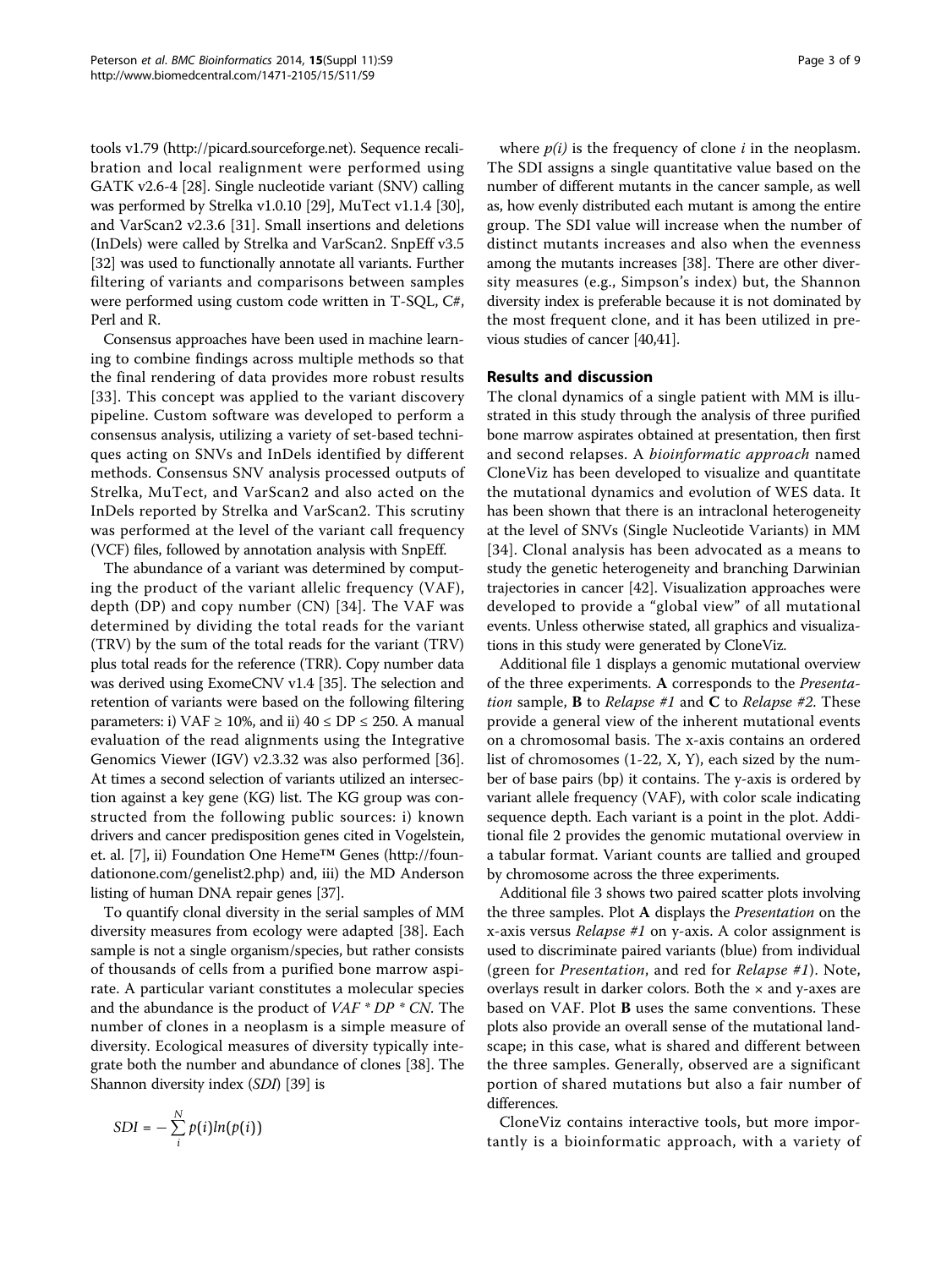<span id="page-3-0"></span>options allowing for the visual exploration and evolutionary/Darwinian analysis of NGS variant data. Figure 1 shows a series of Gaussian kernel density plots with associated scatter plots indicating the frequency of the cells carrying all acquired mutations. The peaks in the kernel density plot may indicate dominant clones and any subclones. The clonal populations are visualized by calculating the percent of mutant variant reads for all acquired mutations in the sample and adjusting for CN. This generates a frequency of mutated cells for each variant [\[34\]](#page-7-0).

Key genes (KG) are labelled on the scatter plots. The x-axis for both plots is VAF. The y-axis for the kernel density plot is the density function. The scatter plot y-axis is the product of copy number (CN) and depth. Each sphere on the scatter plot represents a variant. As spheres overlap the color is darker. Figure 1, subfigure A corresponds to the Presentation sample, B is Relapse #1 and C is Relapse #2. The kernel density plots show several distinct peaks in all three samples indicating a level of heterogeneity across samples.

Additional file [4](#page-6-0) shows a series of kernel density plots with associated scatter plots for all three samples and are only based on the key genes. Plot A corresponds to

the *Presentation* sample, **B** to *Relapse* #1 and **C** to Relapse #2. Distinct peaks are seen in all three samples indicating heterogeneity. Additional file [5](#page-6-0) shows a third type of CloneViz generated plot series. Here the kernel density is linked to a series of individual scatter plots based on copy number (color coded). The x-axis of all graphs represents the tumor VAF and y-axis the sequence depth. This representation of the data follows the SciClone approach [[43](#page-8-0)], and A corresponds to  $Pre$ sentation, **B** Relapse #1 and **C** Relapse #2.

Figure [2](#page-4-0) illustrates the variant dynamics and clonal evolution across the three samples and table [1](#page-4-0) provides a tabular view. Both are an extension of the CloneViz analyses. The Presentation sample was obtained when the patient was initially diagnosed with MM, contains 132 variants/mutants that passed filtering criteria, and was found to have a Shannon Diversity Index (SDI) of 4.67. The six mutants from the key genes group in this sample are ARHGAP26, ARID1A, ERBB4, PARP1, ATM, and the NRAS oncogene.

Incorporating the findings from Figure 1 plot A, additional file [4](#page-6-0) plot A, additional file [5](#page-6-0) plot A, and table [1](#page-4-0) it is evident that NRAS, which has CN of two, and VAF of 44 can be considered to be a significant member of



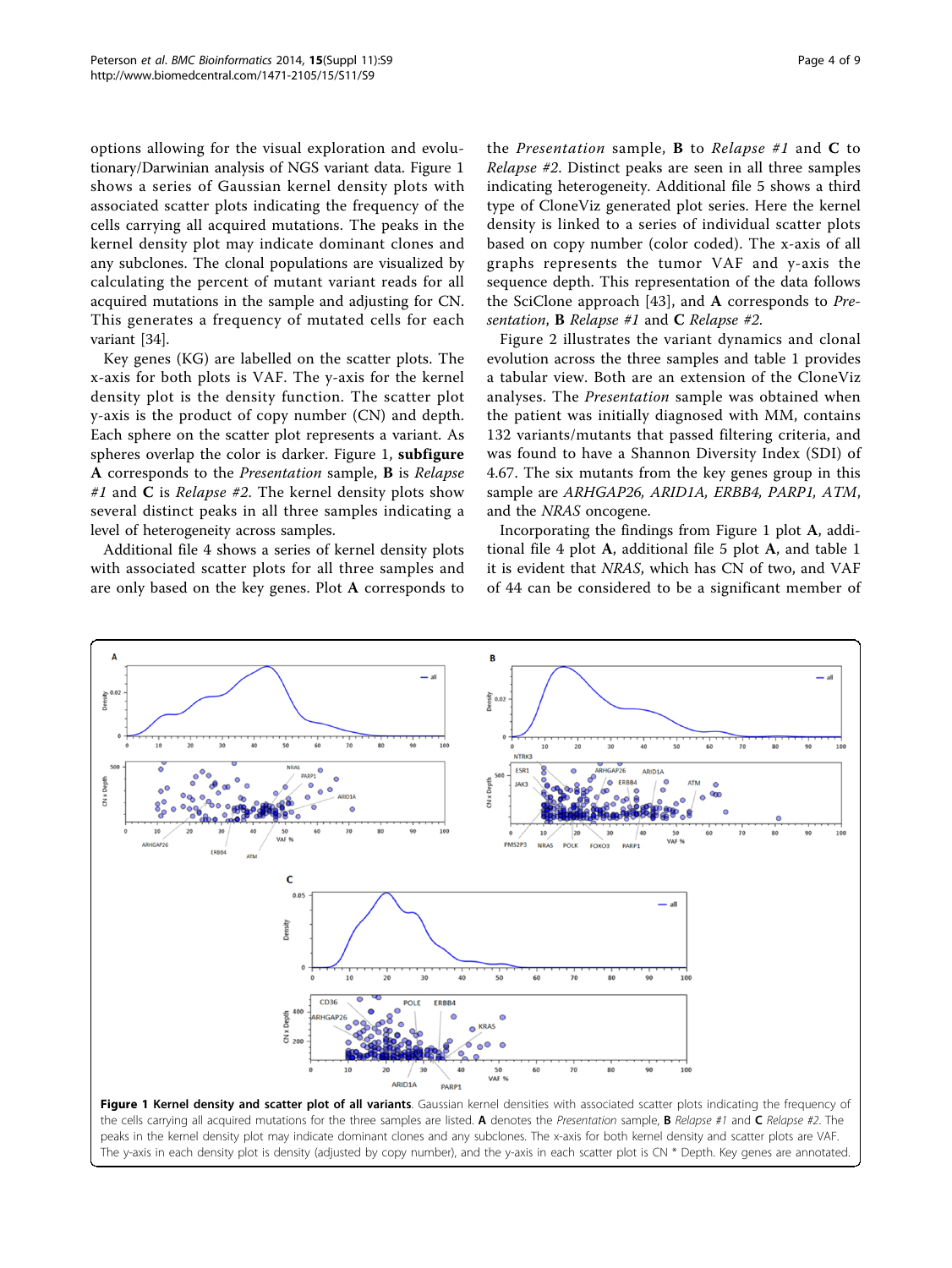<span id="page-4-0"></span>

Figure 2 Variant dynamics and clonal evolution. The variant dynamics and clonal evolution of key genes across the Presentation (red), Relapse #1 (green) and Relapse #2 (blue) samples are illustrated. Information regarding the year each sample was obtained, total number of mutations (N), computed Shannon Diversity Index (SDI), and the number of key genes (KG) are provided for each sample. Key genes identified within each sample are listed. An arc from a gene symbol into another sample indicates the survival of the mutation through the selection event (definitive therapy). "Dead Pools" list key genes and/or passengers that do not survive.

## Table 1 Tabular view of variant dynamics and clonal evolution.

| Gene<br>Symbol | Func.<br>Class | Presentation    |                |           | Relapse #1         |                |           | Relapse #2      |                |           |
|----------------|----------------|-----------------|----------------|-----------|--------------------|----------------|-----------|-----------------|----------------|-----------|
|                |                | <b>VAF</b><br>% | <b>CN</b>      | <b>DP</b> | <b>VAF</b><br>$\%$ | CN             | <b>DP</b> | <b>VAF</b><br>% | <b>CN</b>      | DP        |
| ARHGAP26       | <b>VUS</b>     | 26              | $\overline{3}$ | 70        | 25                 | 3              | 59        | 26              | $\overline{2}$ | 46        |
| ARID1A         | <b>TSG</b>     | 50              | 2              | 52        | 44                 | $\overline{2}$ | 57        | 28              | $\overline{2}$ | 43        |
| ATM            | <b>TSG</b>     | 49              | 3              | 49        | 54                 | 3              | 46        | NP              | NP             | NP        |
| CD36           | VUS            | NP              | NP             | <b>NP</b> | <b>NP</b>          | <b>NP</b>      | NP        | 23              | $\overline{2}$ | 73        |
| ERBB4          | VUS            | 34              | $\overline{2}$ | 76        | 37                 | $\overline{2}$ | 79        | 32              | $\overline{2}$ | 50        |
| ESR1           | VUS            | <b>NP</b>       | <b>NP</b>      | <b>NP</b> | 15                 | $\overline{2}$ | 107       | <b>NP</b>       | NP             | <b>NP</b> |
| FOXO3          | VUS            | NP              | <b>NP</b>      | NP        | 21                 | $\overline{2}$ | 68        | NP              | NP             | <b>NP</b> |
| JAK3           | OG             | <b>NP</b>       | <b>NP</b>      | <b>NP</b> | 12                 | 3              | 66        | <b>NP</b>       | <b>NP</b>      | <b>NP</b> |
| <b>KRAS</b>    | OG             | <b>NP</b>       | <b>NP</b>      | <b>NP</b> | NP                 | NP             | NP        | 35              | $\overline{2}$ | 40        |
| <b>NRAS</b>    | OG             | 44              | $\overline{2}$ | 87        | 19                 |                | 91        | NP              | <b>NP</b>      | <b>NP</b> |
| NTRK3          | VUS            | NP              | <b>NP</b>      | NP        | 18                 | 3              | 119       | NP              | NP             | NP        |
| PARP1          | DR             | 45              | 2              | 65        | 39                 | 2              | 66        | 32              | 2              | 41        |
| PMS2P3         | DR             | NP              | NP             | NP        | 11                 | 3              | 76        | NP              | NP             | <b>NP</b> |
| <b>POLE</b>    | DR             | NP              | NP             | NP        | <b>NP</b>          | <b>NP</b>      | NP        | 29              | $\overline{2}$ | 48        |
| <b>POLK</b>    | DR             | NP              | <b>NP</b>      | NP        | 19                 | $\overline{2}$ | 58        | NP              | NP             | <b>NP</b> |

A tabular form of the clonal dynamics as shown in figure 2 illustrates changes in VAF, copy number, and depth across the Presentation, Relapse #1 and Relapse #2 samples. Abbreviations: CN (Copy Number), DP (Depth), DR (DNA Repair), NP (Not Present), OG (Oncogene), VAF (Variant Allele Frequency), VUS (Variant of Uncertain Significance) and TSG (Tumor Suppressor Gene).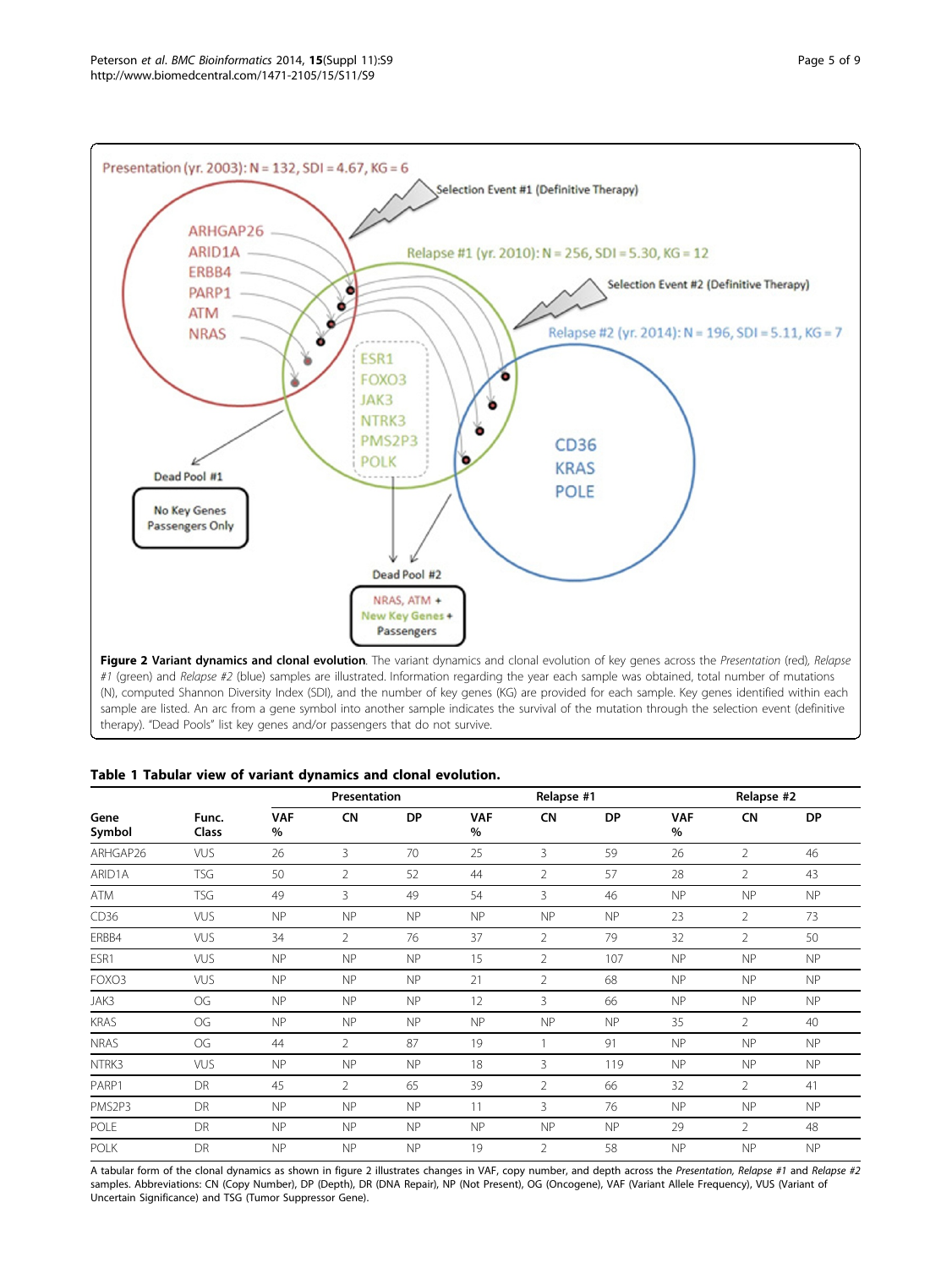the dominant/founder clone for the Presentation sample. This is further strengthened by the non-synonymous hotspot mutation involving codon 13, where glycine is replace by arginine (additional file [6](#page-6-0) p.Gly13Arg/ c.37G>C). In most tumor types exhibiting a mutation of a RAS gene family member (HRAS, KRAS, NRAS), the mutational activation of one member predominates (e.g., KRAS in lung and colon cancer). However, MM belongs to a subset of cancers that mutate multiple RAS family members, and it has been observed that mutations in one family member are mutually exclusive to mutations in other family members [[44\]](#page-8-0). Historically, it's been reported that there are relatively high and equal rates of NRAS and KRAS mutations that are  $\sim$ 20% respectively in MM [[45](#page-8-0)]. Recently, the large MM genomic sequencing studies have identified mutations in the MAPK pathway affecting KRAS (23%) and NRAS (20%), and have shown these aberrations to play a significant role [\[18](#page-7-0),[19](#page-7-0)]. Under physiologic conditions, the MAPK pathway tightly regulates cellular functions such as growth, differentiation and survival. Mutations resulting in constitutive activation of NRAS or KRAS cause a persistent activation of downstream mediators in the MAPK pathway. It is suspected that each RAS family member provides a similar oncogenic signal to the MAPK pathway [[46](#page-8-0)].

Selection event #1 (Figure [2](#page-4-0)) occurs later in year 2003, as a result of the patient receiving definitive therapy for MM. The patient did well until year 2010 when the first relapse occurred and a new bone marrow aspirate was obtained. Comparing the Presentation vs. Relapse #1 samples reveals that all of the key genes survive, including the NRAS oncogene. In addition, the JAK3 oncogene is gained along with two mutated DNA repair genes (PMS2P3 and POLK). Dead Pool #1 contains only passengers (non-key genes). The term "Dead Pool" indicates mutations lost in the evolution of the cancer. The sample from  $Relapse$ #1 contains 256 variants/mutants and an increased SDI (5.30), from Presentation. With an information theory view, this indicates more uncertainty or randomness in the process. With a cancer biology view, this indicates a progression/diversification in the mutational landscape. This sample contains mutants from 12 key genes and includes two oncogenes (NRAS and JAK3).

Why did the cancer recur and what mutation(s) are the likely culprit(s)? Examining table [1](#page-4-0) and additional file [6](#page-6-0) the oncogenic mutation in NRAS is the same, although it now has a CN of one and VAF of 19. The relative abundance of this mutation has been diminished but it is still present and still driving the MAPK pathway and malignant cellular proliferation. Incorporating the findings from Figure [1](#page-3-0) plot B, additional file [4](#page-6-0) plot B, additional file [5](#page-6-0) plot B, and table [1](#page-4-0) it is evident that NRAS can be considered to be a significant member of the dominant clone for the Relapse #1 sample. The JAK3 mutation is noted to be "downstream"/intronic and without involvement in splice sites. Hence, it is much less likely to directly affect protein function and is not considered as a major offender in the cancer recurrence.

Selection event #2 (Figure [2](#page-4-0)) occurs later in year 2010 as a result of the patient receiving a second round of definitive therapy to address the relapsed MM. The patient did well until year 2014 when a second relapse occurred and a new bone marrow aspirate was obtained. Comparison of Relapse #1 to Relapse #2, shows that both mutants and passengers die, and Dead Pool #2 contains eight key genes (NRAS, ATM, ESR1, FOXO3, JAK3, NTRK3, PMS2P3, POLK) and passengers. The sample from *Relapse* #2 contains 196 variants/mutants, with a SDI of 5.11, which is slightly less than Relapse  $#1$ but still higher than Presentation. It also contains mutants from 7 key genes (ARHGAP26\*, ARID1A\*, ERBB4\*, PARP1\*, CD36, KRAS, POLE). Four mutants (denoted by \*) have survived since Presentation. Although the NRAS and JAK3 oncogenes are lost, the KRAS oncogene is gained. KRAS contains a non-synonymous hotspot mutation involving codon 61, where glutamine is replace by histadine (additional file [6](#page-6-0) p. Gln61His/c.183A>C). Incorporating the findings from Figure [1](#page-3-0) plot  $C$ , additional file [4](#page-6-0) plot  $C$ , additional file [5](#page-6-0) plot C, and table [1](#page-4-0) it appears that KRAS can be considered to be an important subclone for the Relapse #2 sample. Despite the fact that NRAS has been lost, the mutational activation of KRAS provides a new RAS subclone, which has a CN of 2 and VAF of 35, and able to drive the MAPK pathway, thus continuing the aberrant cellular proliferation signals from this malignant subclone. Additional file [7](#page-6-0) lists general tallies/statistics for the variant effect types for the three samples.

Why was there another recurrence? First, MM is currently not curable and the vast majority of patients will recur, albeit at different time intervals. Second, although in each instance a definitive therapy approach was taken and the patient did have a remission, none of the two MM care regimens addressed the mutation in the RAS gene family member. Examination of the CN, VAF and clonality visualizations, makes it apparent that the hotspot mutated RAS species was quite viable. Mutated RAS species are known to have a similar oncogenic signal and in each instance there was a sufficient abundance to drive the MAPK pathway. Although there was a remission in each case, the mutated RAS species was never fully eliminated, and provided uninterrupted aberrant proliferation signals from year 2003 to 2014.

There is now a new drug named Trametinib, for tumors with activated MAPK pathways due to hotspot mutated KRAS or NRAS species. This is contained in additional file [8](#page-6-0) which lists the potential therapeutics for the various key genes from the Drug Gene Interaction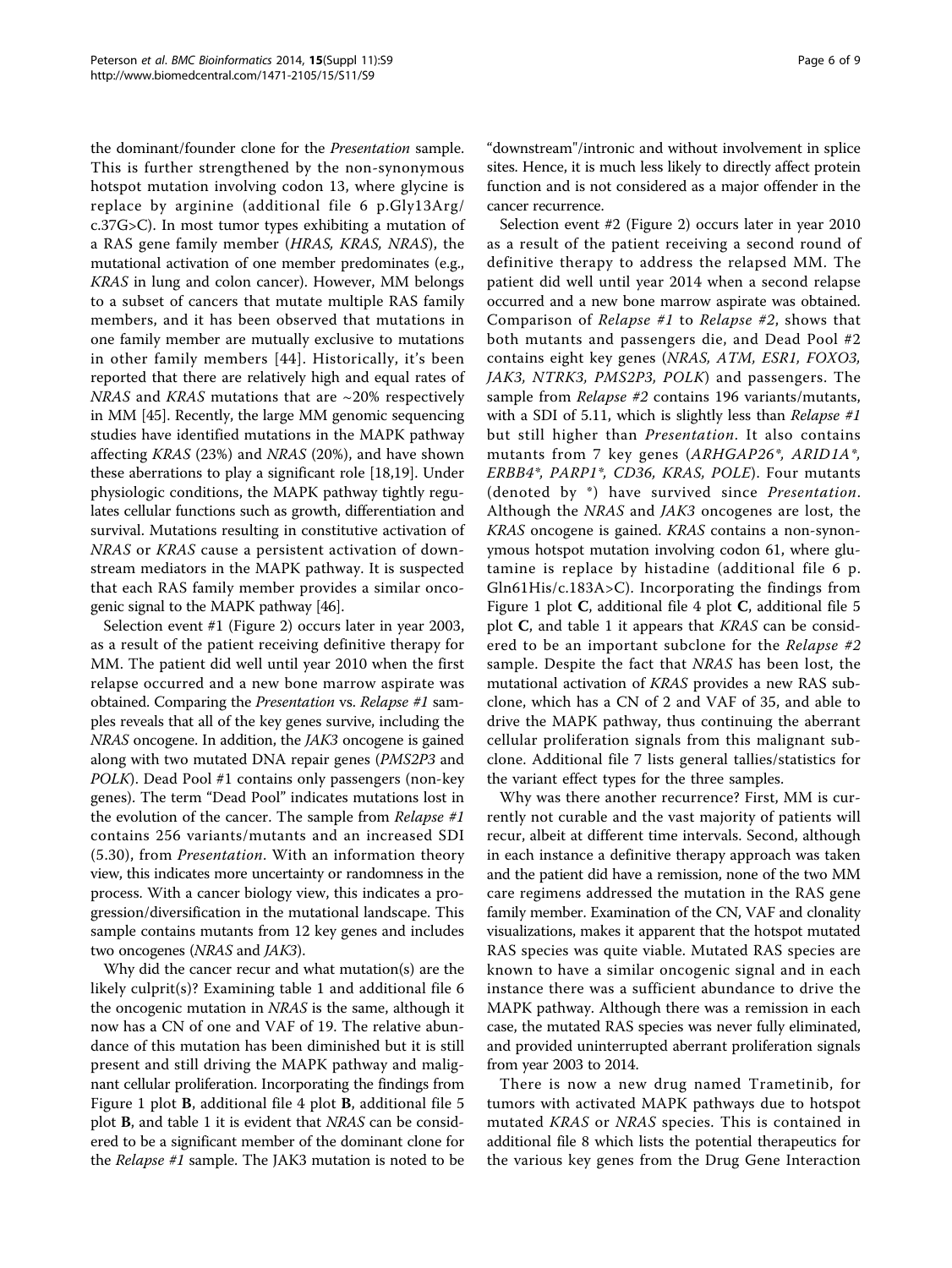<span id="page-6-0"></span>database (DGIdb) [[47\]](#page-8-0). Definitive therapy can now include this new agent and better target the source of the deviant proliferation signals. For cancer treatment scenarios where there have been relapses following definitive therapy and/or the standard-of-care options are poor, drug assignments based on the mutational landscape of the particular patient's cancer may provide benefit, and are an active research topic in clinical trials and translational medicine [[48](#page-8-0)].

## Conclusions

Understanding why tumors progress, especially following what is thought to be definitive therapy, is a fundamental topic in cancer biology. This study illustrated an analysis of the clonal dynamics of a single patient with MM, by examining three purified bone marrow aspirate samples obtained at disease presentation, first and second relapse using a custom bioinformatic approach and methodology named CloneViz. The approach allowed for the visualization and quantitation of the variant/mutational dynamics and evolution from WES. Subpopulations of mutations will evolve over time due to natural selection events related to cell intrinsic or microenvironmental factors, and also as a function of therapeutically induced selection events. These serve to eliminate some mutations/variants, but may also provide a survival advantage for others.

The demonstrated novelty of CloneViz concerns the breakdown and analysis of complex WES data sets. It performs clonal analysis, which has been advocated as a means to study the genetic heterogeneity and branching Darwinian trajectories found in many cancers, which currently limits aggregate approaches for scientific and clinical utility. A temporal-based quantitative examination of clonality from serial MM samples was performed that included individual as well as aggregate measures, and provided a series of interactive visualizations, allowing the user to explore and dissect the clonal dynamics. Observed in all serial MM samples was the presence of a RAS gene species (NRAS, KRAS) with a hotspot mutation, known to provide a similar oncogenic signal/activation of the MAPK pathway promoting aberrant cellular proliferation. A permanent remission or cure was not achieved despite definitive therapy. It was unlikely that therapy would produce a cure or lasting remission since the dominant genetic alterations in the founder clone and emerging secondary clone were never targeted specifically for therapy. To make major advances in cancer therapy, a systematic approach to collect tissue samples at diagnosis, and serially at relapse(s) in order to profile the dynamic clonal evolution is critical and sorely needed [\[49\]](#page-8-0).

It is understood that cancer is a clonal disease that is initiated by a single cell. Additionally cancer metastasis, which is the spread of the disease from the primary site, is also initiated through a single cell, and importantly, is the

chief reason many patients with cancer die. The seemingly inherent capability of cancer to adapt dynamically in a Darwinian fashion is a primary reason for therapeutic failures. Survival advantages occur as a result of intrinsic cell and microenvironmental factors as well as cancer therapies. These selected, "more fit" clones are then able to "out compete" their competition and become more dominant in the tumor via propagation of their progeny by clonal expansion, leading to relapse, therapeutic resistance and eventually death. Bioinformatic approaches addressing clonality and consensus strategies for the analysis and improved understanding of the complex cancer genetic landscape are needed, and the methodologies illustrated in CloneViz represent movement in this direction.

#### Additional material

[Additional file 1:](http://www.biomedcentral.com/content/supplementary/1471-2105-15-S11-S9-S1.jpg) Genomic mutational overview. A genomic mutational overview of the three experiments is computed and displayed. A corresponds to the Presentation sample, B to Relapse #1 and C to Relapse #2. These provide a general view of the inherent mutational events on a chromosomal basis. The x-axis contains an ordered list of chromosomes (1-22, X, Y), each sized by the number of base pairs (bp) it contains. The y-axis is ordered by variant allele frequency (VAF), and the color scale indicates sequence depth. Each variant is a point in the plot.

[Additional file 2:](http://www.biomedcentral.com/content/supplementary/1471-2105-15-S11-S9-S2.jpg) Genomic mutational overview (tabular format). Variant counts are tallied and grouped by chromosome across the three experiments.

[Additional file 3:](http://www.biomedcentral.com/content/supplementary/1471-2105-15-S11-S9-S3.jpg) Scatter plots of paired samples. This exploratory analysis begins to illustrate what is shared and different between the three samples. A displays variants in the Presentation on the x-axis compared to Relapse #1 on y-axis and B shows variants in Relapse #1 on the x-axis compared to Relapse #2 on the y-axis. Both the  $\times$  and y-axes are based on VAF. Variants are colored to indicate whether they are shared or unique. See legend for color assignments.

[Additional file 4:](http://www.biomedcentral.com/content/supplementary/1471-2105-15-S11-S9-S4.jpg) Kernel density and scatter plot of key genes. Kernel densities with associated scatter plots based only on key genes is shown for all samples. A denotes the Presentation sample, B Relapse #1 and C Relapse #2. Axes and conventions are the same as in Figure [1](#page-3-0).

[Additional file 5:](http://www.biomedcentral.com/content/supplementary/1471-2105-15-S11-S9-S5.jpg) Kernel density and scatter plot of all variants discriminated by copy number. Kernel density and associated scatter plots that include all mutations are shown for each of the three samples. In each subfigure the kernel density and scatter plot is further separated by copy number (color coded, see legend). For each graph, the x-axis represents the tumor VAF and y-axis the sequence depth. A denotes the Presentation sample, B Relapse #1 and C Relapse #2

[Additional file 6:](http://www.biomedcentral.com/content/supplementary/1471-2105-15-S11-S9-S6.jpg) Key genes mutational data. Mutational data for key genes is listed across the Presentation, Relapse #1 and Relapse #2 samples. Listed for each key gene mutation are variant types, as well as, predicted amino acid protein change, cDNA change (in HGVS notation) for nonsynonymous coding, and stop gained effect types. Abbreviation: NP (Not Present).

[Additional file 7:](http://www.biomedcentral.com/content/supplementary/1471-2105-15-S11-S9-S7.jpg) Summary of variant effect types. Tabular list and summary of the general variant effects for the Presentation, Relapse #1, and Relapse #2 samples.

[Additional file 8:](http://www.biomedcentral.com/content/supplementary/1471-2105-15-S11-S9-S8.jpg) Key gene therapeutics from the drug gene interaction database (DGIdb). Tabular listing of potential therapeutics for the key genes obtained from the Drug Gene Interaction database (DGIdb)

#### Competing interests

The authors declare that they have no competing interests.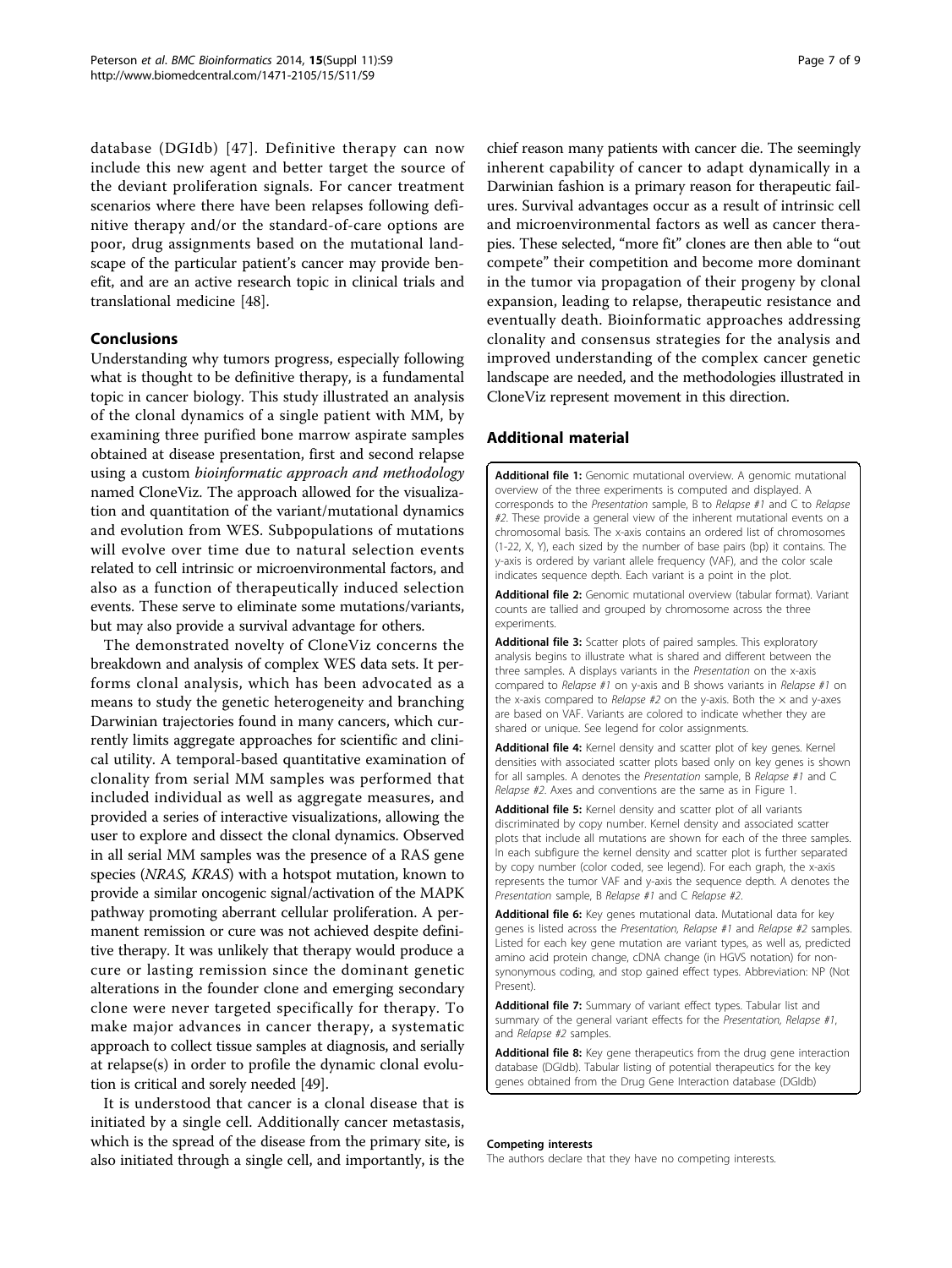#### <span id="page-7-0"></span>Authors' contributions

DJJ and EAP conceived and designed the study. EAP, MAB, SSC, CJH and DJJ performed experiments and analyses. DJJ and EAP designed the software. EAP and MAB implemented the software. DJJ and EAP wrote the manuscript. All authors approved the manuscript.

#### **Declarations**

Publication of this work was supported by Program Project Grant CA 55813, from the National Institutes of Health (NIH), National Cancer Institute (NCI), Bethesda, MD, USA.

This article has been published as part of BMC Bioinformatics Volume 15 Supplement 11, 2014: Proceedings of the 11th Annual MCBIOS Conference. The full contents of the supplement are available online at [http://www.](http://www.biomedcentral.com/bmcbioinformatics/supplements/15/S11) [biomedcentral.com/bmcbioinformatics/supplements/15/S11](http://www.biomedcentral.com/bmcbioinformatics/supplements/15/S11).

#### Published: 21 October 2014

#### References

- 1. Hanahan D, Weinberg RA: [The hallmarks of cancer.](http://www.ncbi.nlm.nih.gov/pubmed/10647931?dopt=Abstract) Cell 2000, 100(1):57-70.
- 2. Hanahan D, Weinberg RA: [Hallmarks of cancer: the next generation.](http://www.ncbi.nlm.nih.gov/pubmed/21376230?dopt=Abstract) Cell 2011, 144(5):646-674.
- 3. Greaves M, Maley CC: [Clonal evolution in cancer.](http://www.ncbi.nlm.nih.gov/pubmed/22258609?dopt=Abstract) Nature 2012, 481(7381):306-313.
- 4. Nowell PC: [The clonal evolution of tumor cell populations.](http://www.ncbi.nlm.nih.gov/pubmed/959840?dopt=Abstract) Science 1976, 194(4260):23-28.
- 5. Welch JS, Ley TJ, Link DC, Miller CA, Larson DE, Koboldt DC, Wartman LD, Lamprecht TL, Liu F, Xia J, et al: [The origin and evolution of mutations in](http://www.ncbi.nlm.nih.gov/pubmed/22817890?dopt=Abstract) [acute myeloid leukemia.](http://www.ncbi.nlm.nih.gov/pubmed/22817890?dopt=Abstract) Cell 2012, 150(2):264-278.
- 6. Gerlinger M, Swanton C: [How Darwinian models inform therapeutic](http://www.ncbi.nlm.nih.gov/pubmed/20877357?dopt=Abstract) [failure initiated by clonal heterogeneity in cancer medicine.](http://www.ncbi.nlm.nih.gov/pubmed/20877357?dopt=Abstract) Br J Cancer 2010, 103(8):1139-1143.
- 7. Vogelstein B, Papadopoulos N, Velculescu VE, Zhou S, Diaz LA, Kinzler KW: [Cancer genome landscapes.](http://www.ncbi.nlm.nih.gov/pubmed/23539594?dopt=Abstract) Science 2013, 339(6127):1546-1558.
- 8. Potter NE, Ermini L, Papaemmanuil E, Cazzaniga G, Vijayaraghavan G, Titley I, Ford A, Campbell P, Kearney L, Greaves M: [Single-cell mutational profiling](http://www.ncbi.nlm.nih.gov/pubmed/24056532?dopt=Abstract) [and clonal phylogeny in cancer.](http://www.ncbi.nlm.nih.gov/pubmed/24056532?dopt=Abstract) Genome Res 2013, 23(12):2115-2125.
- 9. Greaves M: [Darwinian medicine: a case for cancer.](http://www.ncbi.nlm.nih.gov/pubmed/17301845?dopt=Abstract) Nat Rev Cancer 2007, 7(3):213-221.
- 10. Stratton MR: [Exploring the genomes of cancer cells: progress and](http://www.ncbi.nlm.nih.gov/pubmed/21436442?dopt=Abstract) [promise.](http://www.ncbi.nlm.nih.gov/pubmed/21436442?dopt=Abstract) Science 2011, 331(6024):1553-1558.
- 11. Kyle RA, Rajkumar SV: [Multiple myeloma.](http://www.ncbi.nlm.nih.gov/pubmed/15509819?dopt=Abstract) N Engl J Med 2004, 351(18):1860-1873.
- 12. Rajkumar SV: [Treatment of multiple myeloma.](http://www.ncbi.nlm.nih.gov/pubmed/21522124?dopt=Abstract) Nat Rev Clin Oncol 2011, 8(8):479-491.
- 13. Singhal S, Mehta J, Desikan R, Ayers D, Roberson P, Eddlemon P, Munshi N, Anaissie E, Wilson C, Dhodapkar M, et al: [Antitumor activity of thalidomide](http://www.ncbi.nlm.nih.gov/pubmed/10564685?dopt=Abstract) [in refractory multiple myeloma.](http://www.ncbi.nlm.nih.gov/pubmed/10564685?dopt=Abstract) N Engl J Med 1999, 341(21):1565-1571.
- 14. Hideshima T, Richardson P, Chauhan D, Palombella VJ, Elliott PJ, Adams J, Anderson KC: [The proteasome inhibitor PS-341 inhibits growth, induces](http://www.ncbi.nlm.nih.gov/pubmed/11306489?dopt=Abstract) [apoptosis, and overcomes drug resistance in human multiple myeloma](http://www.ncbi.nlm.nih.gov/pubmed/11306489?dopt=Abstract) [cells.](http://www.ncbi.nlm.nih.gov/pubmed/11306489?dopt=Abstract) Cancer Res 2001, 61(7):3071-3076.
- 15. Barlogie B, Jagannath S, Desikan KR, Mattox S, Vesole D, Siegel D, Tricot G, Munshi N, Fassas A, Singhal S, et al: Total [therapy with tandem](http://www.ncbi.nlm.nih.gov/pubmed/9864146?dopt=Abstract) [transplants for newly diagnosed multiple myeloma.](http://www.ncbi.nlm.nih.gov/pubmed/9864146?dopt=Abstract) Blood 1999, 93(1):55-65.
- 16. Kumar SK, Rajkumar SV, Dispenzieri A, Lacy MQ, Hayman SR, Buadi FK, Zeldenrust SR, Dingli D, Russell SJ, Lust JA, et al: [Improved survival in](http://www.ncbi.nlm.nih.gov/pubmed/17975015?dopt=Abstract) [multiple myeloma and the impact of novel therapies.](http://www.ncbi.nlm.nih.gov/pubmed/17975015?dopt=Abstract) Blood 2008, 111(5):2516-2520.
- 17. Morgan GJ, Walker BA, Davies FE: [The genetic architecture of multiple](http://www.ncbi.nlm.nih.gov/pubmed/22495321?dopt=Abstract) [myeloma.](http://www.ncbi.nlm.nih.gov/pubmed/22495321?dopt=Abstract) Nat Rev Cancer 2012, 12(5):335-348.
- 18. Lohr JG, Stojanov P, Carter SL, Cruz-Gordillo P, Lawrence MS, Auclair D, Sougnez C, Knoechel B, Gould J, Saksena G, et al: [Widespread genetic](http://www.ncbi.nlm.nih.gov/pubmed/24434212?dopt=Abstract) [heterogeneity in multiple myeloma: implications for targeted therapy.](http://www.ncbi.nlm.nih.gov/pubmed/24434212?dopt=Abstract) Cancer Cell 2014, 25(1):91-101.
- 19. Chapman MA, Lawrence MS, Keats JJ, Cibulskis K, Sougnez C, Schinzel AC, Harview CL, Brunet JP, Ahmann GJ, Adli M, et al: [Initial genome](http://www.ncbi.nlm.nih.gov/pubmed/21430775?dopt=Abstract) [sequencing and analysis of multiple myeloma.](http://www.ncbi.nlm.nih.gov/pubmed/21430775?dopt=Abstract) Nature 2011, 471(7339):467-472.
- 20. Walker BA, Wardell CP, Melchor L, Brioli A, Johnson DC, Kaiser MF, Mirabella F, Lopez-Corral L, Humphray S, Murray L, et al: [Intraclonal](http://www.ncbi.nlm.nih.gov/pubmed/23817176?dopt=Abstract)

[heterogeneity is a critical early event in the development of myeloma](http://www.ncbi.nlm.nih.gov/pubmed/23817176?dopt=Abstract) [and precedes the development of clinical symptoms.](http://www.ncbi.nlm.nih.gov/pubmed/23817176?dopt=Abstract) Leukemia 2014, 28(2):384-390.

- 21. Keats JJ, Chesi M, Egan JB, Garbitt VM, Palmer SE, Braggio E, Van Wier S, Blackburn PR, Baker AS, Dispenzieri A, et al: [Clonal competition with](http://www.ncbi.nlm.nih.gov/pubmed/22498740?dopt=Abstract) [alternating dominance in multiple myeloma.](http://www.ncbi.nlm.nih.gov/pubmed/22498740?dopt=Abstract) Blood 2012, 120(5):1067-1076.
- 22. Mbeunkui F, Johann DJ Jr: [Cancer and the tumor microenvironment: a](http://www.ncbi.nlm.nih.gov/pubmed/19083000?dopt=Abstract) [review of an essential relationship.](http://www.ncbi.nlm.nih.gov/pubmed/19083000?dopt=Abstract) Cancer Chemother Pharmacol 2009, 63(4):571-582.
- 23. Mullighan CG, Phillips LA, Su X, Ma J, Miller CB, Shurtleff SA, Downing JR: [Genomic analysis of the clonal origins of relapsed acute lymphoblastic](http://www.ncbi.nlm.nih.gov/pubmed/19039135?dopt=Abstract) [leukemia.](http://www.ncbi.nlm.nih.gov/pubmed/19039135?dopt=Abstract) Science 2008, 322(5906):1377-1380.
- 24. Zhan F, Hardin J, Kordsmeier B, Bumm K, Zheng M, Tian E, Sanderson R, Yang Y, Wilson C, Zangari M, et al: [Global gene expression profiling of](http://www.ncbi.nlm.nih.gov/pubmed/11861292?dopt=Abstract) [multiple myeloma, monoclonal gammopathy of undetermined](http://www.ncbi.nlm.nih.gov/pubmed/11861292?dopt=Abstract) [significance, and normal bone marrow plasma cells.](http://www.ncbi.nlm.nih.gov/pubmed/11861292?dopt=Abstract) Blood 2002, 99(5):1745-1757.
- 25. Bolger AM, Lohse M, Usadel B: Trimmomatic: A flexible trimmer for Illumina Sequence Data. Bioinformatics 2014.
- 26. Li H, Durbin R: [Fast and accurate short read alignment with Burrows-](http://www.ncbi.nlm.nih.gov/pubmed/19451168?dopt=Abstract)[Wheeler transform.](http://www.ncbi.nlm.nih.gov/pubmed/19451168?dopt=Abstract) Bioinformatics 2009, 25(14):1754-1760.
- 27. Lunter G, Goodson M: [Stampy: a statistical algorithm for sensitive and](http://www.ncbi.nlm.nih.gov/pubmed/20980556?dopt=Abstract) fast [mapping of Illumina sequence reads.](http://www.ncbi.nlm.nih.gov/pubmed/20980556?dopt=Abstract) Genome Res 2011, 21(6):936-939.
- 28. DePristo MA, Banks E, Poplin R, Garimella KV, Maguire JR, Hartl C, Philippakis AA, del Angel G, Rivas MA, Hanna M, et al: [A framework for](http://www.ncbi.nlm.nih.gov/pubmed/21478889?dopt=Abstract) [variation discovery and genotyping using next-generation DNA](http://www.ncbi.nlm.nih.gov/pubmed/21478889?dopt=Abstract) [sequencing data.](http://www.ncbi.nlm.nih.gov/pubmed/21478889?dopt=Abstract) Nat Genet 2011, 43(5):491-498.
- 29. Saunders CT, Wong WS, Swamy S, Becg J, Murray LJ, Cheetham RK: [Strelka:](http://www.ncbi.nlm.nih.gov/pubmed/22581179?dopt=Abstract) [accurate somatic small-variant calling from sequenced tumor-normal](http://www.ncbi.nlm.nih.gov/pubmed/22581179?dopt=Abstract) [sample pairs.](http://www.ncbi.nlm.nih.gov/pubmed/22581179?dopt=Abstract) Bioinformatics 2012, 28(14):1811-1817.
- 30. Cibulskis K, Lawrence MS, Carter SL, Sivachenko A, Jaffe D, Sougnez C, Gabriel S, Meyerson M, Lander ES, Getz G: [Sensitive detection of somatic](http://www.ncbi.nlm.nih.gov/pubmed/23396013?dopt=Abstract) [point mutations in impure and heterogeneous cancer samples.](http://www.ncbi.nlm.nih.gov/pubmed/23396013?dopt=Abstract) Nat Biotechnol 2013, 31(3):213-219.
- 31. Koboldt DC, Zhang Q, Larson DE, Shen D, McLellan MD, Lin L, Miller CA, Mardis ER, Ding L, Wilson RK: [VarScan 2: somatic mutation and copy](http://www.ncbi.nlm.nih.gov/pubmed/22300766?dopt=Abstract) [number alteration discovery in cancer by exome sequencing.](http://www.ncbi.nlm.nih.gov/pubmed/22300766?dopt=Abstract) Genome Res 2012, 22(3):568-576.
- 32. Cingolani P, Platts A, Wang le L, Coon M, Nguyen T, Wang L, Land SJ, Lu X, Ruden DM: [A program for annotating and predicting the effects of](http://www.ncbi.nlm.nih.gov/pubmed/22728672?dopt=Abstract) [single nucleotide polymorphisms, SnpEff: SNPs in the genome of](http://www.ncbi.nlm.nih.gov/pubmed/22728672?dopt=Abstract) [Drosophila melanogaster strain w1118; iso-2; iso-3.](http://www.ncbi.nlm.nih.gov/pubmed/22728672?dopt=Abstract) Fly (Austin) 2012, 6(2):80-92.
- 33. Dietterich TG: Ensemble methods in machine learning. Springer; 2000.
- 34. Walker BA, Wardell CP, Melchor L, Hulkki S, Potter NE, Johnson DC, Fenwick K, Kozarewa I, Gonzalez D, Lord CJ, et al: [Intraclonal heterogeneity](http://www.ncbi.nlm.nih.gov/pubmed/22573403?dopt=Abstract) [and distinct molecular mechanisms characterize the development of t](http://www.ncbi.nlm.nih.gov/pubmed/22573403?dopt=Abstract) [\(4;14\) and t\(11;14\) myeloma.](http://www.ncbi.nlm.nih.gov/pubmed/22573403?dopt=Abstract) Blood 2012, 120(5):1077-1086.
- 35. Sathirapongsasuti JF, Lee H, Horst BA, Brunner G, Cochran AJ, Binder S, Quackenbush J, Nelson SF: [Exome sequencing-based copy-number](http://www.ncbi.nlm.nih.gov/pubmed/21828086?dopt=Abstract) [variation and loss of heterozygosity detection: ExomeCNV.](http://www.ncbi.nlm.nih.gov/pubmed/21828086?dopt=Abstract) Bioinformatics 2011, 27(19):2648-2654.
- 36. Thorvaldsdottir H, Robinson JT, Mesirov JP: [Integrative Genomics Viewer](http://www.ncbi.nlm.nih.gov/pubmed/22517427?dopt=Abstract) [\(IGV\): high-performance genomics data visualization and exploration.](http://www.ncbi.nlm.nih.gov/pubmed/22517427?dopt=Abstract) Briefings in bioinformatics 2013, 14(2):178-192.
- 37. [[http://sciencepark.mdanderson.org/labs/wood/dna\\_repair\\_genes.](http://sciencepark.mdanderson.org/labs/wood/dna_repair_genes.html#Human) [html#Human\]](http://sciencepark.mdanderson.org/labs/wood/dna_repair_genes.html#Human).
- 38. Magurran A: Measuring biological diversity Malden: Blackwell; 2004.
- 39. Shannon C: A mathematical theory of communication. The Bell System Technical Journal 1948, 27:379-423.
- 40. Almendro V, Kim HJ, Cheng YK, Gonen M, Itzkovitz S, Argani P, van Oudenaarden A, Sukumar S, Michor F, Polyak K: [Genetic and phenotypic](http://www.ncbi.nlm.nih.gov/pubmed/24448237?dopt=Abstract) [diversity in breast tumor metastases.](http://www.ncbi.nlm.nih.gov/pubmed/24448237?dopt=Abstract) Cancer Res 2014, 74(5):1338-1348.
- 41. Maley CC, Galipeau PC, Finley JC, Wongsurawat VJ, Li X, Sanchez CA, Paulson TG, Blount PL, Risques RA, Rabinovitch PS, et al: [Genetic](http://www.ncbi.nlm.nih.gov/pubmed/16565718?dopt=Abstract) clonal [diversity predicts progression to esophageal adenocarcinoma.](http://www.ncbi.nlm.nih.gov/pubmed/16565718?dopt=Abstract) Nat Genet 2006, 38(4):468-473.
- 42. Burgess DJ: [Cancer genetics: Initially complex, always heterogeneous.](http://www.ncbi.nlm.nih.gov/pubmed/21451547?dopt=Abstract) Nat Rev Cancer 2011, 11(3):153.